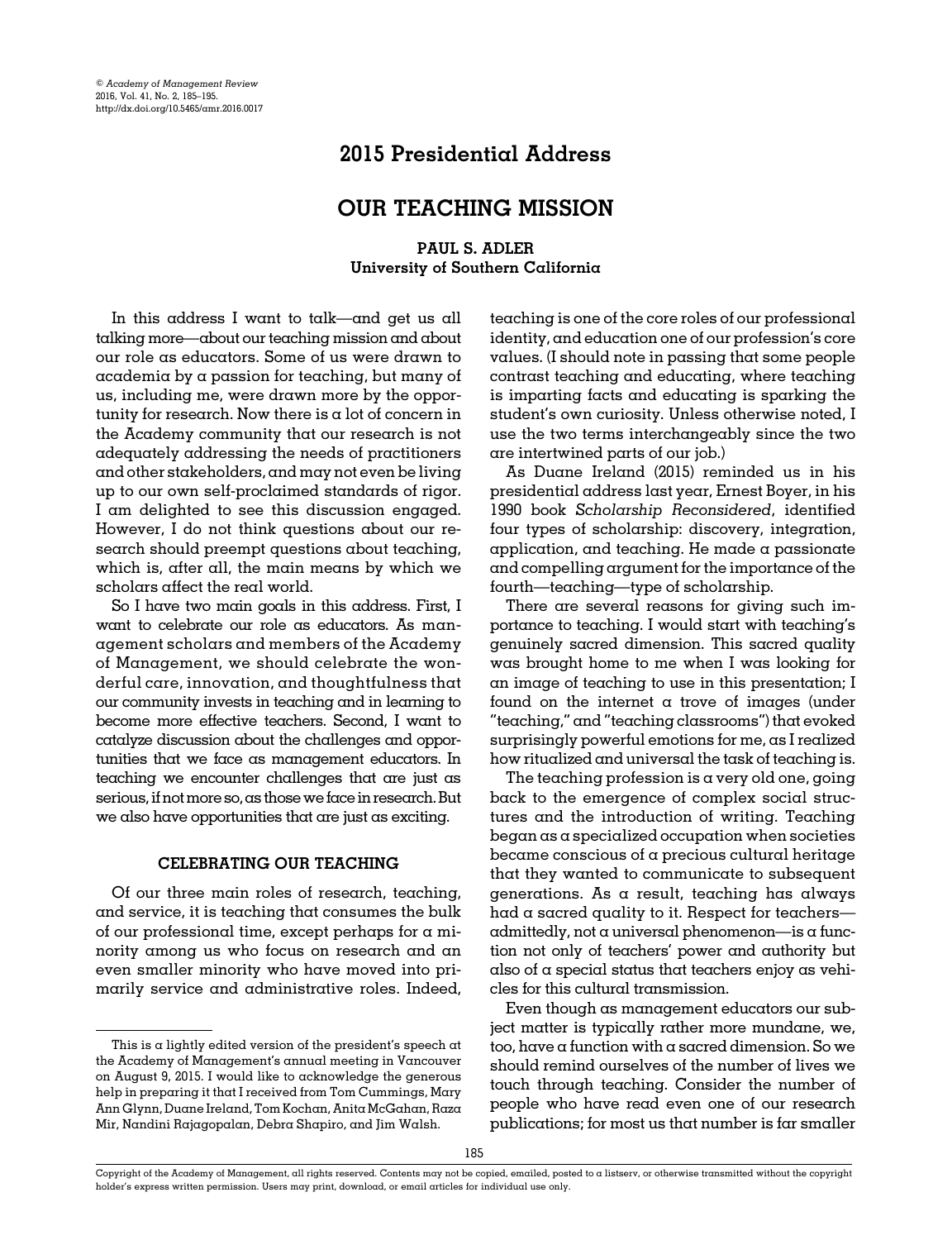than the number of students we have taught for entire semesters. Reflect, too, on the notes of appreciation you have received from students about the difference you have made in their lives.

We should also celebrate the influx of students into business management programs. Both undergraduate and graduate programs continue to grow at a rapid rate around the world (see Table 1 for data on the United States). Even if we might legitimately question whether this growth should come at the expense of other areas of study, the growth in numbers (as distinct from share) is good news, not just because it means more jobs for our colleagues and Ph.D. students but also because it reflects and contributes to the growing sophistication of business management. The quality of management in a firm or region has an important effect on economic growth and on the quality of people's lives, both at work and beyond ([Bloom, Genakos, Sadun,](#page-9-0) & [Van](#page-9-0) [Reenen, 2012](#page-9-0)).

And even if, in capitalist economies, business management is the source of many of our economic, social, and environmental woes, that should not obscure the fact that alongside these negative aspects, managers' work also has an important indeed vital—productive and positive side. And, finally, even if we have criticisms of undergraduate and graduate business curricula—I return to these shortly—and even if the MBA degree itself may have become something of a fetish, this should not obscure the fact that our work as management educators fulfills an honorable and important role in expanding our students' productive capabilities and helping them understand their roles as managers.

#### Against Cynicism

I differ, in this assertion, from that wonderful critic of capitalism, Thorsten Veblen. In A Memorandum on the Conduct of Universities by Business Men, originally published in 1918, Veblen argued:

No gain comes to the community at large from increasing the business proficiency of any number of its young men. There are already much too many of these businessmen, much too astute and proficient in their calling, for the common good. A higher average business efficiency simply raises activity and avidity in business to a higher average pitch of skill and fervour, with very little other material result than a redistribution of ownership; since business is occupied with the competitive wealth, not with its production. It is only by  $\alpha$  euphemistic metaphor that

TABLE 1 Degrees Conferred by Postsecondary Institutions in the United States

| Degrees                                                  | Years                       |                               |
|----------------------------------------------------------|-----------------------------|-------------------------------|
|                                                          | 1970-1971                   | 2012-2013                     |
| Total bachelor's degrees conferred<br>Of which: Business | 839,730<br>115,396<br>13.7% | 1,840,164<br>360,823<br>19.6% |
| Total master's degrees conferred<br>Of which: Business   | 235,564<br>26,490<br>11.2%  | 751.751<br>188,625<br>25.1%   |

Source: U.S. Department of Education, Institute of Education Sciences, National Center for Education Statistics.

we are accustomed to speak of the businessmen as producers of goods. Gains due to such efficiency are differential gains only. They are a differential as against other businessmen on the one hand, and as against the rest of the community on the other hand. The work of the College of Commerce, accordingly, is a peculiarly futile line of endeavour for any public institution, in that it serves neither the intellectual advancement nor the material welfare of the community [\(Veblen, 2015:](#page-10-0) 208).

Veblen's view is sharply put, but a similar view subtends much of the common hostility to the proliferation of MBAs. I wonder if a similar suspicion encourages doubts about self-worth among some of us, too.

I think Veblen is being polemically one sided. He sees "businessmen" only in their exploitative and unproductive role. To be sure, in  $\alpha$  capitalist enterprise, as distinct from a cooperative one, this role is inescapable. As Veblen argued, in any capitalist enterprise there is  $\alpha$  whole range of activities that add nothing to society's welfare but, rather, simply buttress exploitation within the firm and redistribute wealth from one firm to another. Alongside this unproductive role, however, managers (some more than others, it is true) also play a productive role, in coordinating large-scale complex undertakings, developing better ways of satisfying social needs, and identifying new needs.

In sum, the work of managers in capitalist enterprises has both productive and unproductive aspects [\(Adler, 2012](#page-9-0)). Providing education opportunities to people aiming to play this role may therefore leave us ambivalent, but as educators we can fulfill a critical role if we expand our students' productive capabilities while helping them understand the complexity and ambiguity of management's roles.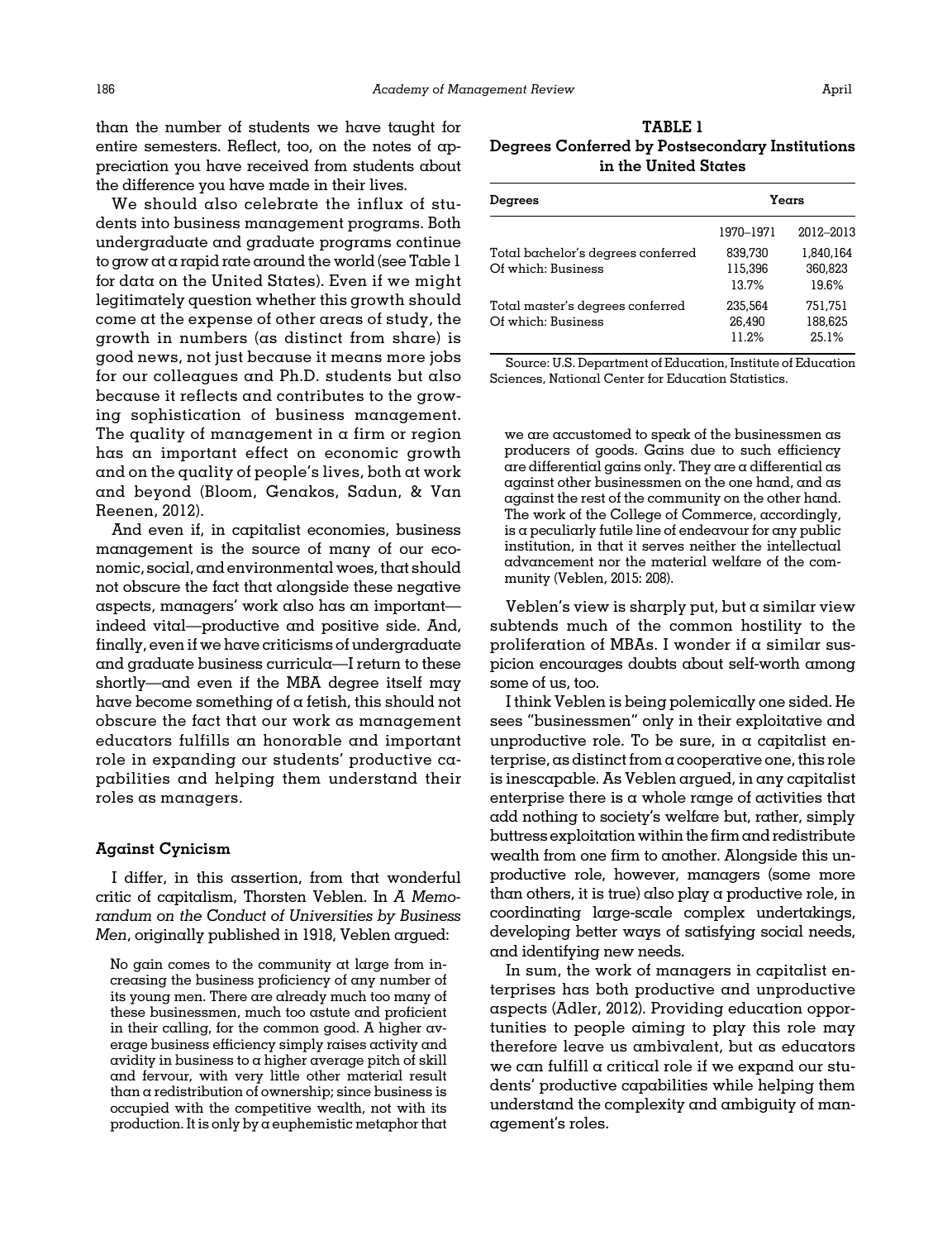Given all this, it is gratifying to see that teaching figures so prominently among the Academy's activities. We have a Management Education Division with nearly 2,000 members. We have a specialized journal—the Academy of Management Learning & Education (AMLE)—and it is thriving. Many of our divisions offer professional development workshops devoted to teaching, and many offer web pages with extensive teaching resources. The Academy and several of our divisions honor teaching with specific educator awards. And two years ago we launched a conference-within-the-conference—the Teaching and Learning Conference (TLC). Some 150 people attended the first one in 2013, 350 in 2014, and over 450 in Vancouver this year. So I offer my thanks—we should all offer our thanks—to the hundreds of volunteers in the Academy who lead and manage this great portfolio of activities.

Now let us turn to the challenges and opportunities that we face as management educators. I want to talk about them moving in turn from the highest to lowest levels of aggregation: first, at the global and societal level, the changing context of business; second, at the institutional field level, the changing institutional situation of universities and business schools; and third, at the organizational level, what we can do at the Academy of Management to respond to this changing societal and institutional context.

## THE GLOBAL AND SOCIETAL CONTEXT

Humanity today is at an unusual juncture. On the one hand, in the past few decades there have been massive, unprecedented improvements in the living conditions of hundreds of millions of people. On the other hand, the vast bulk of this improvement stems from just one country's success—China. And alongside that improvement, an extraordinary number of people still suffer terrible deprivation and degradation. One billion people live on less than U.S. \$1.25 a day. Moreover, accelerating environmental crises threaten humanity as awhole and the poor most gravely.

The negative side of this ledger is no longer seen as an acceptable, inevitable price to pay for the positive side. As people become aware of the technological capabilities available to humanity today and of the vast inequalities of wealth and income, public opinion around the world is increasingly scandalized by our collective inability to assure a decent life for everyone. Given this growing repugnance at the chasm between what is and what could and should be, it is increasingly clear that "business as usual" is no longer an option, nor even a plausible scenario, for the coming decades.

This accelerating transformation of the broader global and societal landscape has deep implications for business as an institution, and therefore for us as management educators. Let's unpack those implications.

## The United Nations' Sustainable Development Goals and the Resulting Management Challenges

We can start with one expression of the world's repugnance at the current state of the globe—the United Nations' Sustainable Development Goals. The UN will shortly adopt these 17 major goals and  $169$  specific targets under them as a guide to future international development efforts. (They are to replace the Millennium Development Goals when they expire at the end of 2015.) These goals are as follows:

- 1. End poverty in all its forms everywhere.
- 2. End hunger, achieve food security and improved nutrition, and promote sustainable agriculture.
- 3. Ensure healthy lives and promote wellbeing for all at all ages.
- 4. Ensure inclusive and equitable quality education and promote lifelong learning opportunities for all.
- 5. Achieve gender equality and empower all women and girls.
- 6. Ensure availability and sustainable management of water and sanitation for all.
- 7. Ensure access to affordable, reliable, sustainable, and modern energy for all.
- 8. Promote sustained, inclusive, and sustainable economic growth; full and productive employment; and decent work for all.
- 9. Build resilient infrastructure, promote inclusive and sustainable industrialization, and foster innovation.
- 10. Reduce inequality within and among countries.
- 11. Make cities and human settlements inclusive, safe, resilient, and sustainable.
- 12. Ensure sustainable consumption and production patterns.
- 13. Take urgent action to combat climate change and its impacts.
- 14. Conserve and sustainably use the oceans, seas, and marine resources for sustainable development.
- 15. Protect, restore, and promote sustainable use of terrestrial ecosystems; sustainably manage forests; combat desertification; halt and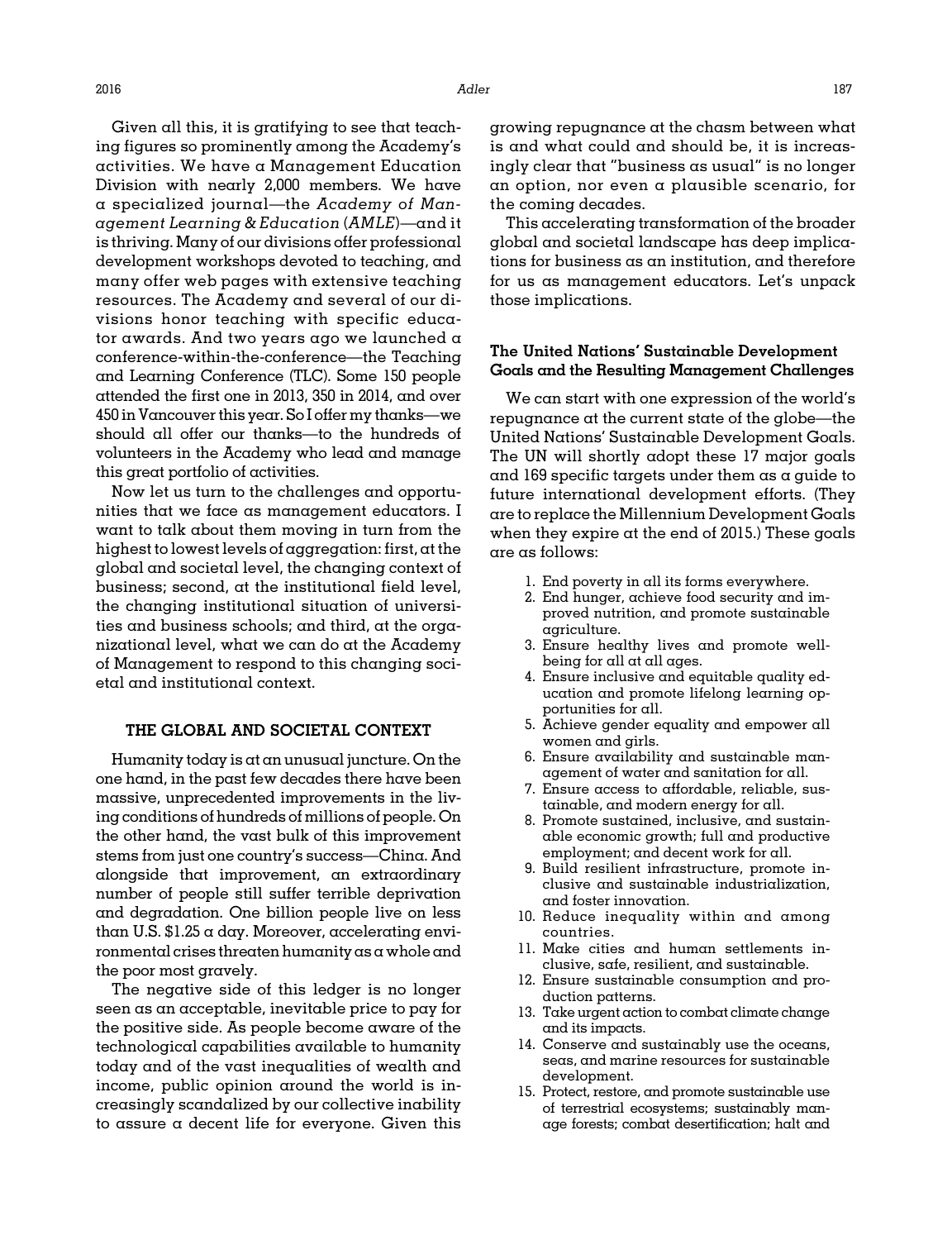reverse land degradation; and halt biodiversity loss.

- 16. Promote peaceful and inclusive societies for sustainable development, provide access to justice for all, and build effective, account- $\alpha$ ble, and inclusive institutions at all levels.
- 17. Strengthen the means of implementation and revitalize the global partnership for sustainable development.

Consider the scale of these goals, and consider, too, the mounting political and social pressure to make progress toward them, and to do so rapidly. Next consider the impact on business of this pressure. Communities, consumers, and social movements are increasingly demanding changes in business conduct, and they are pushing governments to force those changes onto business through regulation and other authoritative means.

Now some of these goals might provide profitable opportunities for some businesses—for example, for firms that can sell at the bottom of the pyramid or those that specialize in solar energy. And some of these goals will provide excellent targets for innovative social enterprises. At the same time, however, many of these seventeen goals represent a direct threat to many other businesses' growth and profits. To take just one example, some 80 percent of the world's proven reserves of fossil fuel will need to be left in the ground, abandoned as "stranded assets" and written off corporate balance sheets, if we are going to have any chance at all of limiting global warming to 2 degrees Celsius [\(Anderson, 2012](#page-9-0)). That's the increase in average surface temperatures that the climate scientists tell us marks the threshold between "dangerous" and "extremely dangerous" for our pattern of life as we know it. The challenges on the economic, social, and political fronts are just as serious and just as urgent.

These challenges pose business problems that are unprecedented in their complexity, uncertainty, and contentiousness. They will therefore profoundly reshape the practice of management as reflected in the domains of all our Academy divisions and interest groups. Let me list just  $\alpha$  few:

- In strategy, firms will need to develop clearer nonmarket strategies and integrate them more rigorously with their market strategies. And they will need to do this amid greater uncertainty about the future state of markets, regulation, and profit prospects and greater pressure from a diverse range of stakeholders for a broader assortment of outcomes.
- In their internal organization, firms will need to create new functional roles and

departments, new internal processes, new sourcing practices, and new strategy forums and processes.

- In their everyday organizational behavior, a growing proportion of managers and employees will need to interact with other actors outside the firm—both within and outside the business sector—and do that around issues that are more ambiguous and more contentious.
- In firms' HR policies, diversity will become an increasingly strategic issue. Pay policies will come under increasing strain. Firms will be held to higher standards regarding a broader range of human rights concerns.
- In their choice of technologies, firms will be pressured to become far more environmentally responsible—to decarbonize their products and processes, to radically reduce their use of fresh water, to take responsibility for the chemicals they use and for recycling their products.

Overall, change—momentous change—is coming, and it is coming fast.

#### The Resulting Education Challenges

Inevitably, these challenges of sustainable development will flow through to management education. Our students, both as managers and as citizens, will need to find their footing in this new context, and it is our job to prepare them. To fulfill this mission, we will need to change the content and mix of courses in the business curriculum. Alongside the traditional business disciplines, students will need  $\alpha$  better understanding of history, politics, sociology, and economics. They will need stronger research skills and greater facility with a broader range of data types.

More fundamentally, perhaps, our students will need deeper critical thinking skills. As I just argued, it is not obvious how firms can or should respond to these sustainable development challenges, since these challenges certainly do not all translate easily—and some do not translate at all—into improved business performance. So our students will be involved in debates within their firms, advocating for one or another response by the firm to these challenges. And they will also be involved as citizens, in their lives outside work, where they will be called on to take positions on issues of public policy relative to business's sustainable development responsibilities.

Our teaching needs to equip our students to engage effectively in these debates within and beyond the workplace. This, in turn, calls for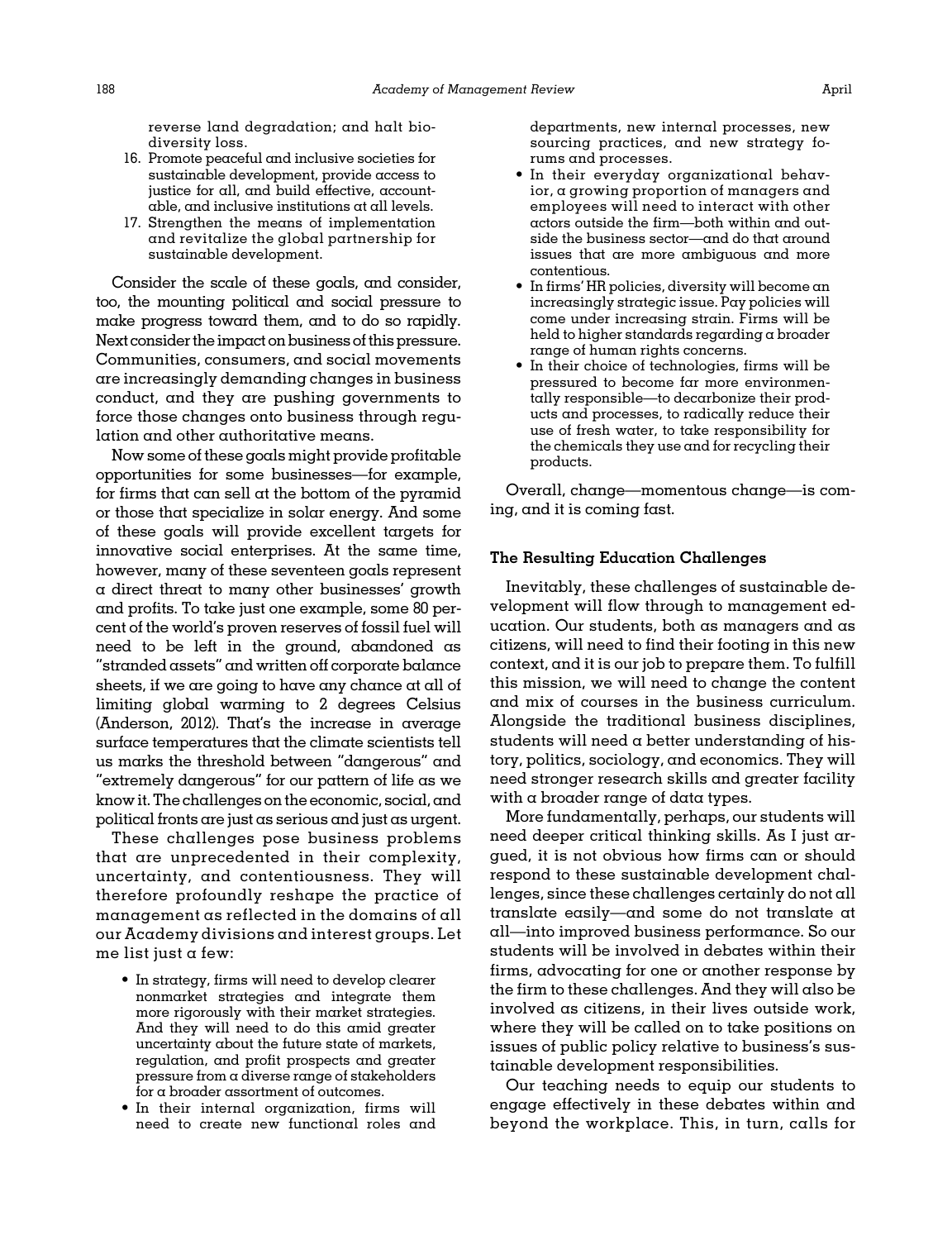a new skill mix in the curriculum, giving greater weight to critical thinking, negotiation, environmental and cultural sensitivity, and so forth. This also calls for new action skills, since leadership in this new context will be far more distributed and virtues like courage more critical.

I also put to you that our pedagogical approaches will need to evolve. One key challenge for us will be to learn how to "teach the debates." Most of us are more comfortable imparting wellestablished knowledge than developing students' capability to deal with such debates. But we will need to learn, because the business community will be drawn deeper into these debates and our scholarly community too.

At one end of the spectrum, some scholars in our community are excited by the wonderful opportunities they see for businesses to thrive and profit by helping address these sustainable development goals. Returning to the examples I cited earlier, think "bottom of the pyramid" ([Prahalad &](#page-10-0) [Hammond, 2002\)](#page-10-0), for example, or "green to gold" [\(Esty](#page-10-0) [& Winston, 2009\)](#page-10-0). In the middle of the spectrum, we find management scholars who are skeptical that all the sustainable development goals can be met this way, but are nevertheless excited by the possibility that at least some of them can be met by thinking more creatively as social entrepreneurs and by creating financially self-sustaining social enterprises. And at the other end of the spectrum, many argue that it is a daydream to imagine that business can be the vehicle for meeting most of these goals, if only because so many of the underlying problems are created in the first place as the by-product of normal business operations. These skeptics look to government or social movements rather than to business to drive change ([Vogel, 2007\)](#page-10-0). On this view, the best we can hope for is that enlightened businesses not stand in the way of the real forces of positive change.

Taking up the emerging challenges of management education does not require us to take a position on these deep issues. On the contrary, I submit that the most effective approach, and the most responsible one, would be to teach the debate among them. First, then, we need to help our students develop stronger critical thinking skills so they can reason their way through such complex and contentious issues to get to robust action plans. Second, we need to help our students develop new skills that enable them to act courageously in advancing controversial ideas—skills

like the ones targeted in Mary Gentile's "Giving Voice to Values" program, for example ([Gentile,](#page-10-0) [2010\)](#page-10-0). Third, we need to open the walls of the classroom in new directions. Our students need to learn to interact effectively with constituencies and individuals with very different values and priorities. We need to stop relying so much on case studies written exclusively from the business executive's point of view. And, fourth, our teaching styles need to evolve. The traditional "sage on the stage" model of pedagogy may work well enough as a way to get students to master well-structured analytic and algorithmic techniques. But when the skills involved have these critical thinking and courageous action components, we need more "guide on the side" types of teaching—more dialogical and experiential ([King, 1993\)](#page-10-0). I began by saying that I would use the terms teaching and education interchangeably, but here it is useful to differentiate them again, to say we cannot fulfill our purpose as business schools if we only teach and do not also educate.

That's why I'm so impressed by several initiatives already underway to help us meet these challenges. I would highlight just one example: the Principles for Responsible Management Education (PRME) program launched in 2007. PRME was developed by UN Global Compact with the Association to Advance Collegiate Schools of Business, the European Foundation for Management Development, the Aspen Institute Business and Society Program, the European Academy of Business in Society, the Globally Responsible Leadership Initiative, and Net Impact. Some 600 institutions now participate across some 80 countries.

I am delighted to see that so many of our members are playing key roles in this initiative and many others like it, and delighted to see that these are being evaluated in articles in AMLE. I am eager to see the Academy host more discussion and debate on the best ways to move forward (I return to this matter below).

#### OUR INSTITUTIONAL FIELD

Let us now turn now to the second level of analysis: the changing institutional field of universities and business schools. And let us begin by taking the measure of the external forces shaping this field. Here the main trend is very clear: growing pressure for more accountability and ever less autonomy for universities.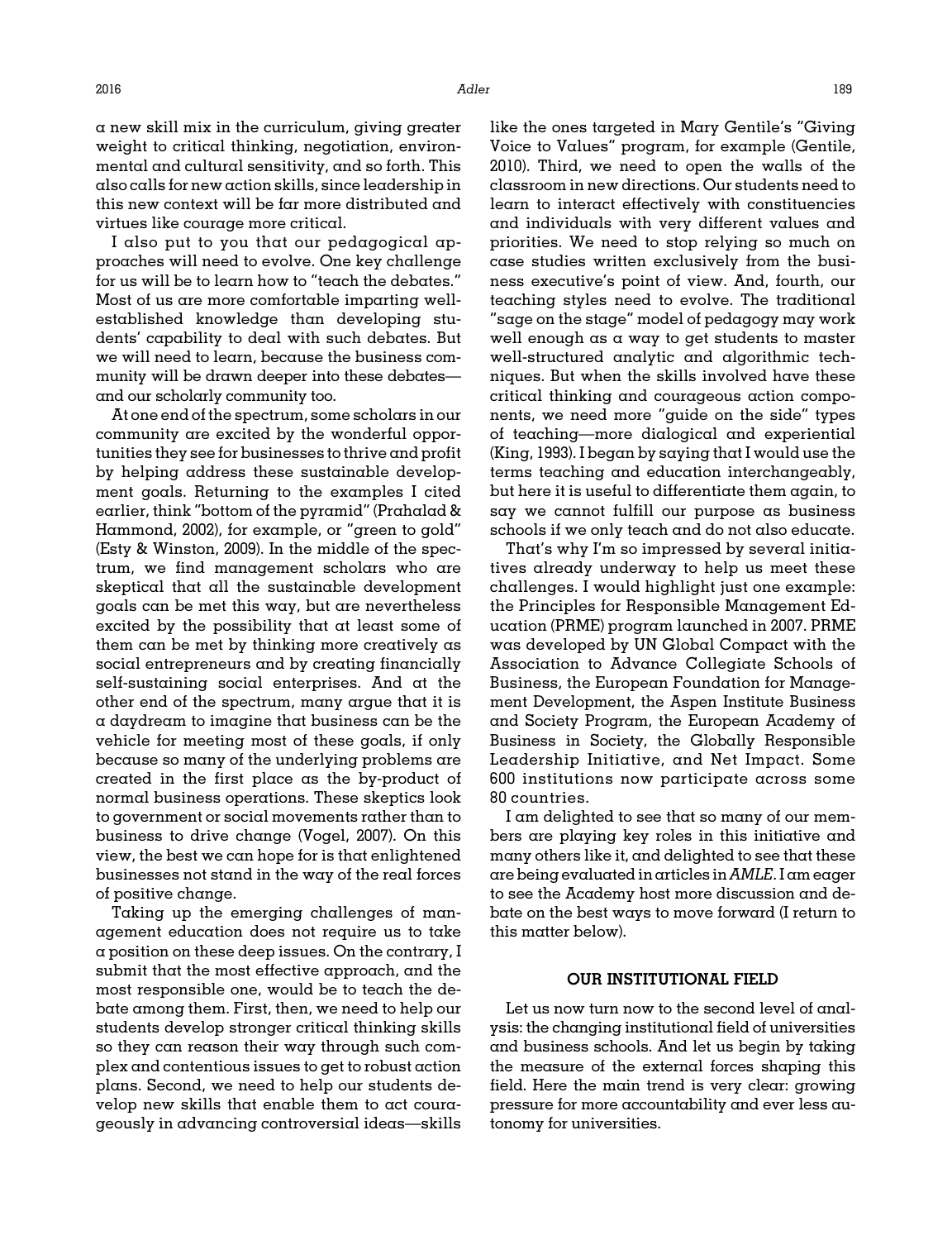Most of us work in business schools that are attached to universities, and in many countries that link to the university has given us a very welcome institutional umbrella, allowing us to work with considerable autonomy from both state control and market profitability pressures. However, multiple forces are arrayed today to challenge our traditional autonomy in setting teaching and research priorities, at least here in North America and some European countries. Universities are no longer oases at a comfortable distance from the hurly-burly of modern societies' economic and political life.

#### Challenges to Autonomy

I see at least three forces challenging that autonomy. First, university research and education are ever more central to the economic success of industries, regions, and individuals. So our external stakeholders are becoming far less willing to leave universities to chart their own course. Second, in many countries economic pressures have been pushing fiscally strapped governments to reduce funding for universities. So university administrators have had to attend more systematically to sources of funding. And, third, in some cases there is an ideological factor at work, where the powers that be feel threatened by the independence of thought cultivated in universities.

Under these conditions it is urgent, I believe, that, as scholars and educators, we take the initiative, rather than reacting defensively. We need to work with colleagues in other business school departments and elsewhere in the university to articulate a more viable vision of the role of the university—one that avoids unsustainable claims to total independence but also resists abject dependence on key sources of funding. We need to articulate a new civic-minded form of interdependence between university and society.

In business schools more specifically, I suggest that we may need to change our governance structures—to "open our governance," as this year's meeting theme puts it. Our schools are often guided by advisory boards composed of senior business executives and wealthy potential donors. Given the intensifying sustainable development challenges discussed above, it seems urgent that we open our schools' governance to a broader range of stakeholders representing a wider array of community and social forces.

## The Corporate University

This struggle to define the new place of the university in society is all the more urgent because a default location has already been assigned to us—as marketplace competitors. Universities increasingly function under a corporatized, market logic ([Aronowitz, 2000;](#page-9-0) [Research in the Sociology](#page-10-0) [of Organizations](#page-10-0), 2016). One way that transformation expresses itself is as a drift toward greater employment instability and insecurity and the demolition of tenure as an institution in many of the countries that have it. This trend represents a dangerous attack on academic freedom, not just in the domain of research but also in what we teach and how ([Kezar & Maxey, 2013\)](#page-10-0).

In order to better understand our evolving profession, the Academy's Board of Governors recently commissioned  $\alpha$  survey by  $\alpha$  team led by Maria Kraimer [\(Greco, Kraimer, Seibert, & Sargent,](#page-10-0) [2015; Kraimer, Seibert, Sargent, Greco, & Nielsen,](#page-10-0) [2015\)](#page-10-0). I argued earlier that we should celebrate the growth in the number of students in business programs, but this survey also revealed the darker sides of that growth, when institutions, especially those under financial pressure, are not equipped to deal with it. Many of our members around the world reported that university administrators, worried about the financial bottom line, were demanding larger class sizes and increasing teaching loads, and pushing faculty into distance learning programs without adequate support. These pressures generate stressful role overload for many of our colleagues and a degraded educational experience for the students. That was particularly true for our non-tenuretrack colleagues, with many adjunct or part-time faculty reporting particularly harsh employment conditions. Numerous respondents noted that this overload intensified as they fought to keep their material current with the changing world and research.

These financial pressures have also led many universities to admit students with weaker prior preparation and with less interest in learning as a value. On the one hand, we should celebrate the opening of tertiary and postgraduate education opportunities to a broader range of students. On the other hand, if the university is broadening its mission, faculty resources must be adjusted to accommodate that shift.

## Our Status Hierarchy

Looking critically at our institutional context, it is clear that we must also contend with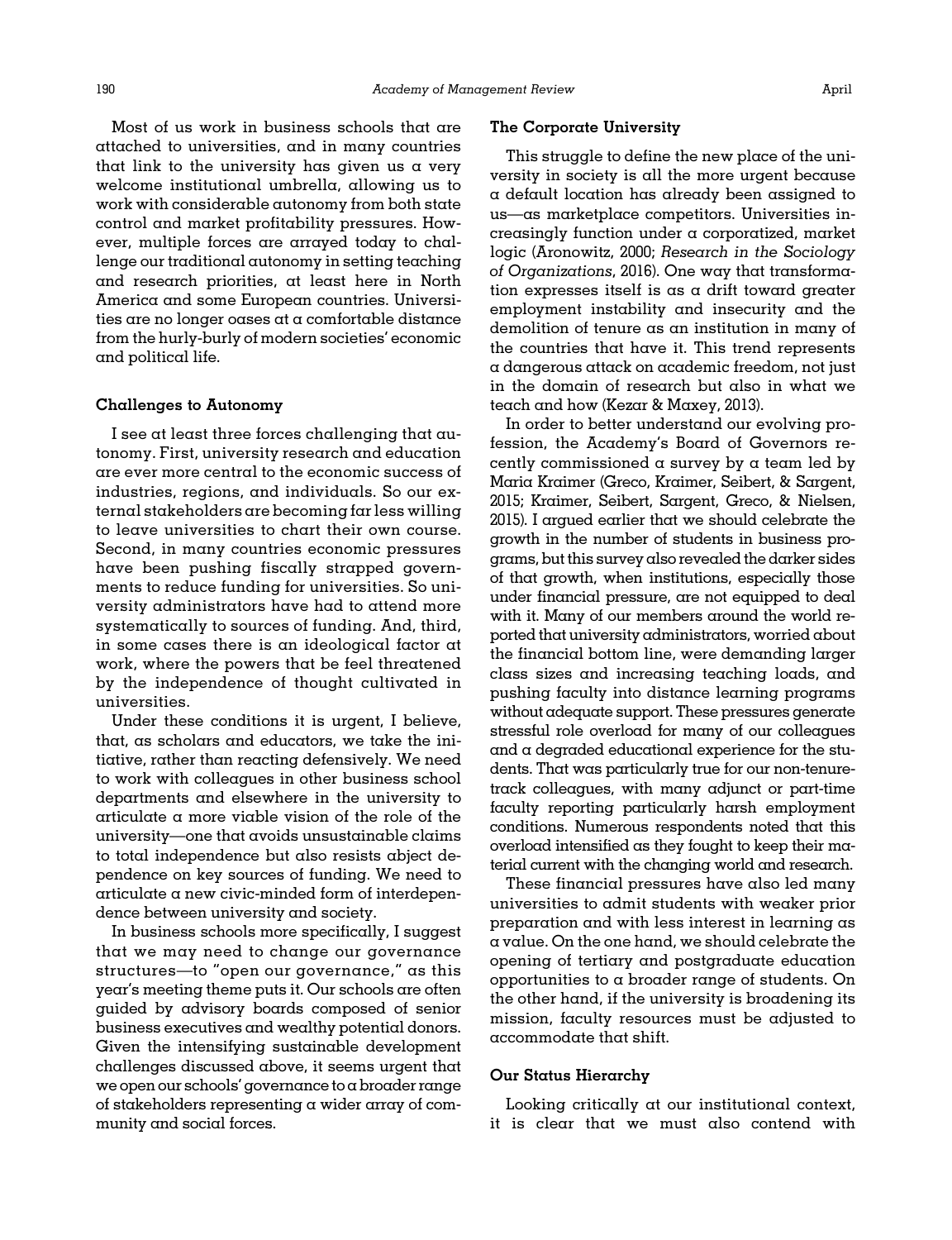challenges that come from within our faculty ranks. I would highlight in particular the damaging effect of the status hierarchy that elevates research over teaching, especially in the more research-intensive universities. As Ernest Boyer noted in 1990, teaching is given ever less consideration in the norms, values, and promotion and reward systems of our research-intensive universities.

That would be less of a problem for the wider population of business schools were it not for the fact that it is these same research-intensive universities that produce the Ph.D. graduates who then go on to work in the broader field of higher education. The negative spillovers are double. First, our research-intensive universities often socialize these Ph.D. students into seeing their teaching role as secondary to their professional identity as researchers. Second, these universities rarely include in their Ph.D. programs any serious training on how to teach or on the underlying pedagogical theories.

## A Looming Crisis?

In sum, our institutions will need to change if we are going to honor our educational values and fulfill the teaching mission of our business schools. How well positioned are we today to meet this challenge? I can only speak to the U.S. situation, but the situation here is dire.

Studies have shown that business majors spend less time preparing for class than students in any other field; they have the weakest gains during the first two years of college on tests of writing and reasoning skills. And when business students take the GMAT (the entry examination for MBA programs), they score significantly lower than students in every other major [\(Arum](#page-9-0) [& Roksa, 2011\)](#page-9-0). The MBA level is not much better. Many of our colleagues have voiced criticisms of the limited cognitive skills acquired in MBA programs and of the materialistic values that are reinforced there (see, for example, [Mintzberg, 2004,](#page-10-0) and [Pfeffer & Fong, 2002\)](#page-10-0).

Even if we allow that the undergraduate and MBA degrees were never designed for the leisurely pursuit of knowledge for its own sake, and that the business degree is essentially about enhancing our students' career prospects, it is clear that we must do  $\alpha$  much better job equipping these students with the knowledge and skills they need to lead happy and productive lives. Complacency is not warranted. Although it might seem that the MBA program in graduate education is

comfortably institutionalized, the case of U.S. law schools is sobering, with law school enrollments collapsing by 20 percent in the past five years.

## New Technologies

Apart from these pressures on our autonomy and our priorities, we also face a host of new technologies that affect our teaching. Many of these technologies—such as instant voting clickers, web-based systems for students to submit work electronically, and web platforms for class dialogue—fit nicely into the traditional university and business school models of teaching. Other technologies seem to point to the possibility of more radical disruption of that model—most notably MOOCs (massive open online courses). How much of that potential impact will materialize remains to be seen. And the nature of that impact is as yet unclear, at least to me.

On the one hand, these new technologies might bring higher-education opportunities to a greater perhaps far greater—proportion of the population in a form that is logistically and economically more accessible. Even if this turns out to radically disrupt our work as educators, a sense of civic responsibility obliges us, I submit, to embrace rather than resist this possibility, at least insofar as it offers genuinely valuable educational and development opportunities to our fellow citizens.

On the other hand, we should, as professional educators, be the guardians of the quality of these new opportunities. There are many unscrupulous con men out there ready to exploit the eagerness of others to acquire knowledge or to earn a professionally relevant diploma. Rumor has it that some of these con men may even have wormed their way into the senior ranks of administration in some of our universities.

## OUR ORGANIZATION

Letme turn now to the third question: How can we, at the Academy of Management, work together to respond to this changing societal and institutional context?What can we do at the Academy to help our members deal with the challenges and capitalize on the opportunities we face?

## Organizational Challenges in the Academy

Teaching has been addressed only rarely by my predecessors in their presidential addresses.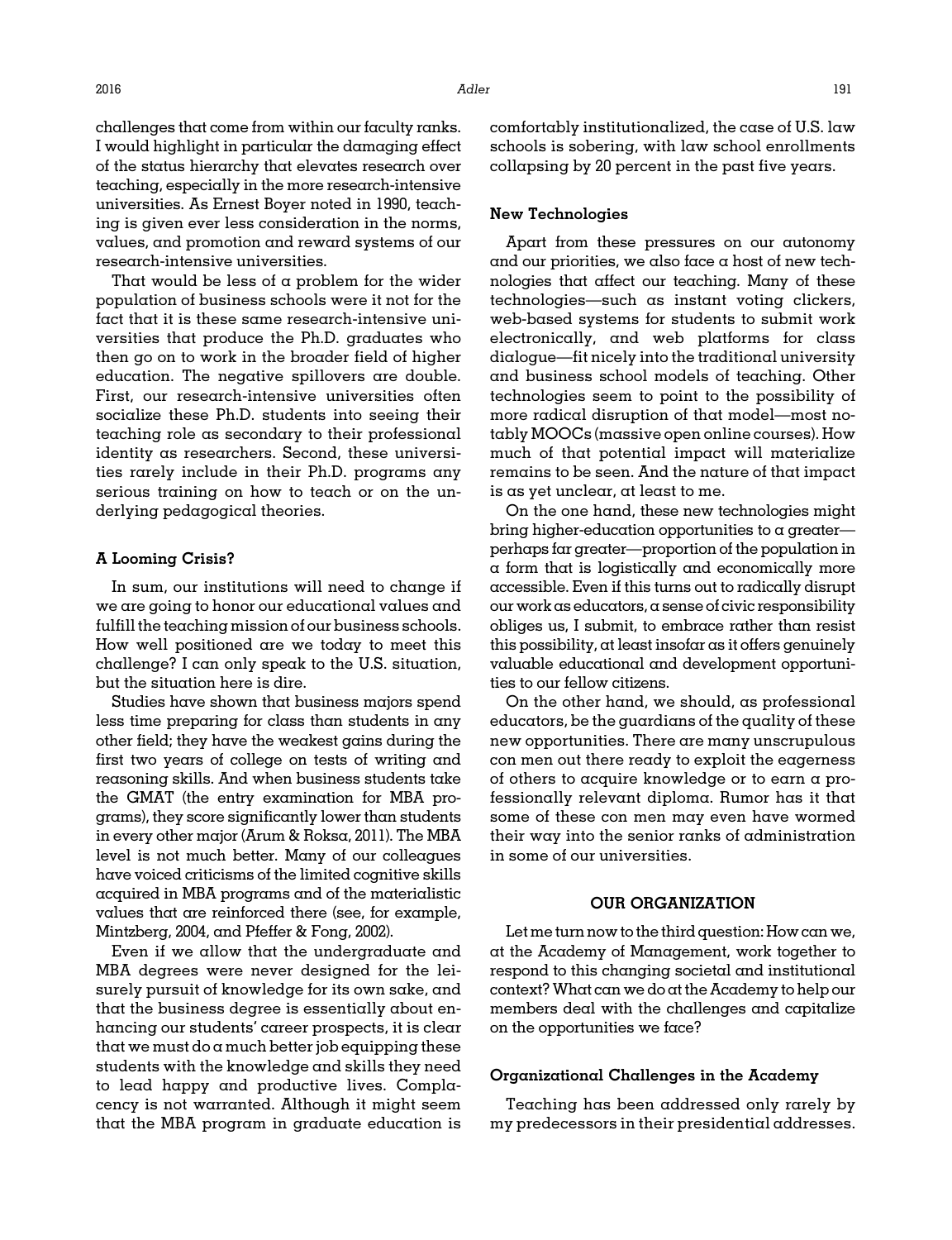I think it's useful to consider why. I do so with some trepidation, because I fear the main reason for this gap is that our status system reflects the broader institutional context I described earlier in privileging research over teaching—and this is very sensitive territory.

Status means relative standing, relative prestige. Talking about it touches sensitive nerves, first, because status is fundamentally hierarchical, elevating some people or activities over others. In the face of status, it does not work simply to say, "We need to value everyone of every status," because the whole point of status is to elevate some above others. Status touches sensitive nerves, second, because it is not only amatter of individual judgment but a social fact as well, a collective valuation, one that exists independently of any individual personal preferences. We may be able to join forces to change the status criteria or the ranking on a given criterion, so a status hierarchy is not immutable, but at any given time, status hierarchies confront us as objective social facts.

As things stand today, in most of the countries represented in the Academy, there is a status hierarchy that elevates research over teaching, researchintensive schools over teaching-intensive schools, and scholars who excel at research over scholars who excel at teaching. There are some exceptions in the United States we might cite Harvard Business School and Darden as exceptions—but arguably they are exceptions that prove the rule.

These status hierarchies weigh painfully on many of us, as reported in the 2005 report by the Academy's Diversity & Inclusion Theme Committee. Some of us started doctoral training giving priority to our research aspirations and then found ourselves,  $\alpha$  few years later, working in schools that gave us little time for research because teaching was the institutional priority. And the resulting emotions are even more roiled when these same teaching-oriented schools, in their pressing search for their own status and the associated revenues, start increasing pressure on their faculty to deliver research publications without lightening commensurately the teaching load. Others among us started out wanting above all to be teachers, perhaps with little interest in generating our own research but animated by genuine interest in the research output of others and by a great passion to spark interest and insight among students; unfortunately, many such colleagues have had to deal with the constant frustration of being surrounded by peers and others who devalue this commitment.

To my eyes—and I know many of you feel similarly—this is all rather silly and terribly sad, because it is abundantly clear that our field cannot thrive without high quality in both research and teaching. So this status hierarchy is fundamentally counterproductive. But its silliness does not make it any less real. This status difference affects the life of the Academy, as it does most of our peer associations. And it sets up a strategic challenge for us here as a professional association.

## Our Strategic Challenge

Let me explain how I see the strategic challenge posed by this status hierarchy and how I think we can respond to it.

First, the challenge. If we reserved all our honors and efforts for research, teaching-oriented members would feel alienated, and the Academy would lose its relevance among our teachingoriented colleagues and schools. Conversely, if we were to push teaching to the forefront of our work at the Academy, we would risk losing credibility with high-status colleagues and institutions. At the limit, if the Academy reserved all its honors for and devoted all its efforts to teaching, there is little doubt that many of our highly visible researchers would pull back, and little doubt that the standing of the Academy at the researchintensive schools would suffer, even though, of course, teaching still matters to these scholars and schools.

Beyond membership, we can think of this as two "market segments" with different needs and resources. Can the Academy compete successfully in both of them? Can we provide high-quality service to members in both teaching and research? To use the term suggested by Duane Ireland in his presidential address last year, can we provide a compelling "value proposition" to both segments at the same time? These are important issues for the Academy, if only because other professional associations and other activities compete for our members' time and attention.

What does business strategy theory tell us about this question? One line of thinking would have us choose between these segments and focus on one or the other. The logic of this perspective is that if we try to work in both segments, we risk being mediocre in both. Mixing together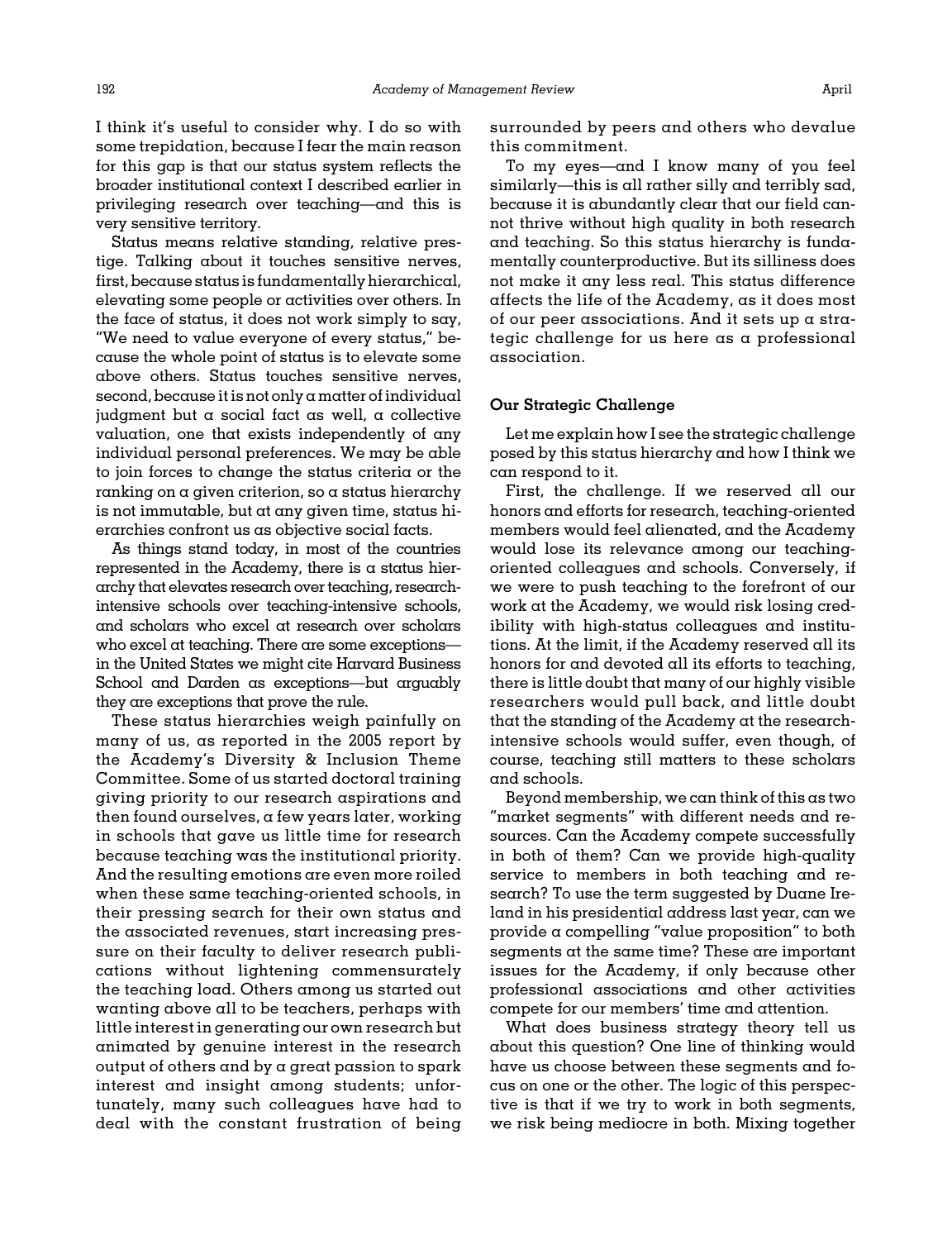teaching-oriented and research-oriented members risks leaving everyone frustrated and no one very happy. The Academy would "fall between two chairs"; it would suffer from a blurred cross-category identity. In some professional associations this has led to a straightforward focus on the researcher segment; others focus on the teaching segment. This line of thinking would have us prioritize one segment and accept that we cannot provide much value for the other.

Our approach at the Academy has been to reject this either/or choice and to aim for what strategy scholars might call "ambidexterity" ([Lavie, Stettner,](#page-10-0) & [Tushman, 2010\)](#page-10-0)—to be the association of choice if you want to create cutting-edge research and/or if you want to access deep teaching expertise and innovative educational techniques. Those of you familiar with this concept will recall that there are several approaches to achieving ambidexterity; we are pursuing them all.

First, we create specialized "lines of business" that focus primarily on teaching alongside those that focus primarily on research. We have AMLE alongside our other journals, and we have the TLC alongside the relatively researchoriented main annual conference program, for example. Second, within each of these lines of business, we have subunits that focus on the other side. Within the TLC, for example, we have sessions that focus on research about the psychology of learning. And most of our divisions and interest groups, even though they are defined by their research foci, offer teaching-oriented professional development workshops. We help stimulate those efforts through the work of the Management Education & Development Division and the Teaching Theme Committee. Many divisions have rich online division resources. And the Academy and several divisions have educator awards. Finally, in our shared Academy culture, we aspire to recognize the importance of ambidexterity in each of us as individual scholars. We reserve special respect for those who excel in both teaching and research.

I think everything I have said up to now suggests that we can, and we must, meet this ambidexterity challenge. The future of management both as a field of research and as a field of teaching depends critically on the cross-fertilization of those two fields of activity. As a profession, we survive only if we cultivate both research that provides insight into the nature of the real world of management and organizations and teaching

where the content of what we teach and our pedagogical approaches are based on rigorous research rather than "tricks of the trade" and anecdotal data.

The Academy will therefore provide  $\alpha$  more compelling value proposition—an exciting and effective scholarly association for us all—if we mobilize our members' efforts and our association's resources to meet both our teaching and our research needs.

#### Moving Ahead

I began this address by celebrating the range of activities the Academy already offers in support of our teaching roles. Let me conclude by suggesting some ways we can move even further ahead.

First, we hope to further energize teachingoriented activities within the Academy. We hope to see AMLE further develop its audience and continue on its remarkable trajectory. We are investing in new digital publishing tools to add richness to AMLE as well as to our other journals. The Academy of Management Discoveries is leading the way in using new technologies in publishing, but all our journals will be following close behind.

We hope we can do more to bring our members' teaching innovations to the attention of the business community and the general public. We have done a great job getting hundreds of stories into the business and general media about our research  $accomplishments.$  I hope we can find  $\alpha$  way to publicize similarly some of our community's wonderful teaching innovations.

We hope to energize further our divisions' efforts to support teaching, with upgraded websites that carry richer teaching resources. We have a cross-divisional volunteer group—the Teaching Theme Committee—that works across the whole Academy to stimulate and coordinate teaching-related efforts, and we are exploring ways in which this committee might link up with volunteer representatives from all the interested divisions and interest groups to push that work forward.

We are hoping to build the TLC into  $\alpha$  bigger and even richer program. We would like to see this conference become not only the home for leading-edge thinking in teaching and learning research and practice but also a place where our members can find mentors in the art of teaching. And we hope to offer similar teaching-oriented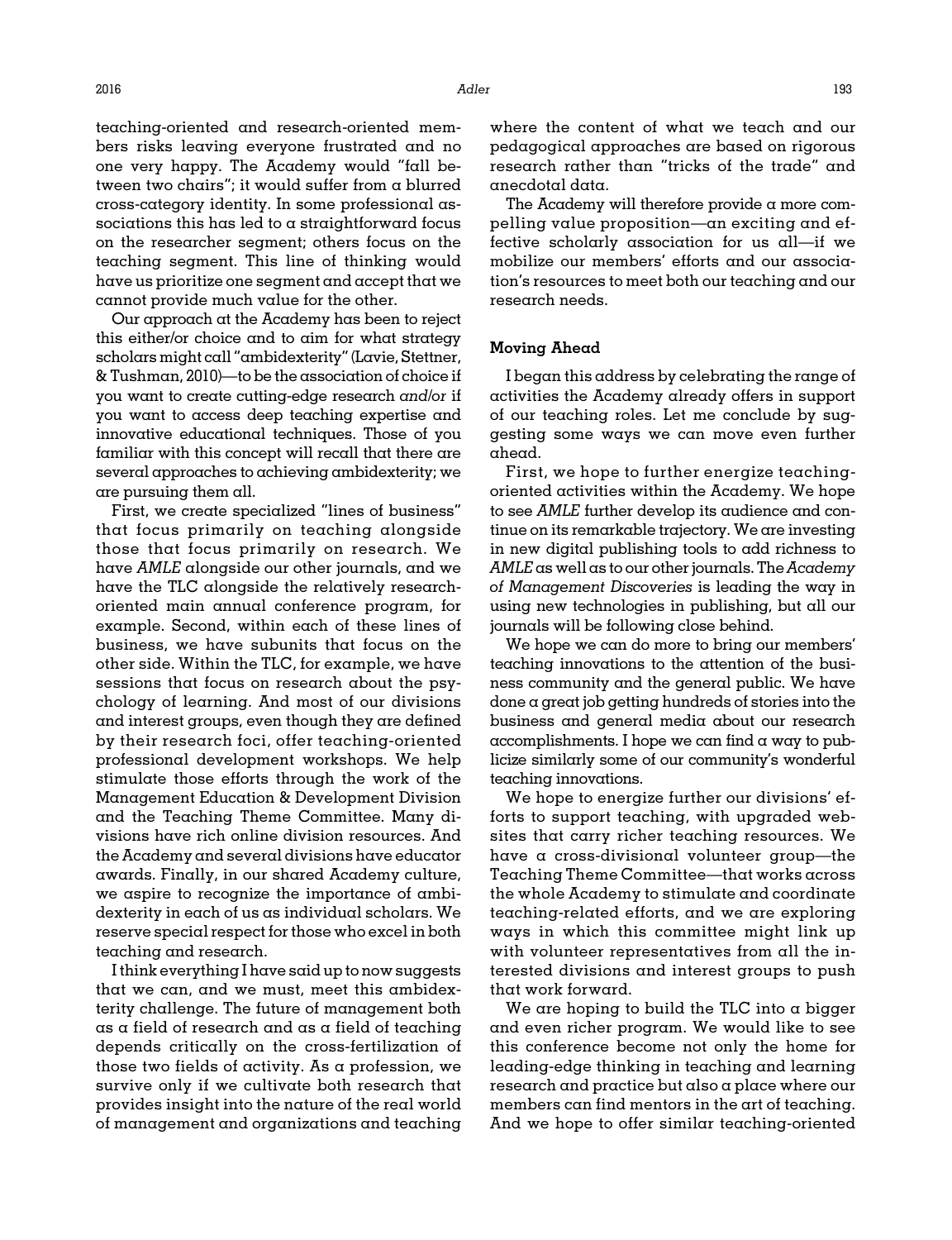<span id="page-9-0"></span>conferences outside North America, helping our members wherever they are across the globe to convene around their teaching interests. Indeed, we will shortly announce a new program of smaller Academy conferences, to be offered in different regions around the world and at different times of the year. Some will be focused more on research, some more on teaching, and most will address both.

Second, we plan to reach out to teaching-focused colleagues. We hope that through the TLC and other activities we can make the Academy a more valuable and enriching experience for colleagues in more teaching-oriented schools. Some of these colleagues have lost interest in the Academy because we have not been offering enough value to them in their teaching roles.

We want to reach out, too, to growing numbers of part-time instructors in less secure employment conditions. These colleagues may not ever have thought of joining the Academy. We want to explore how the Academy could offer more value to them. Perhaps we can help them with ways to keep abreast of research, as well as with information about jobs or with opportunities for advanced skill development.

Finally, we want to empower our members to act as progressive change agents in the institutions in which they work. Our 2010 Strategic Plan  $m$ ade a commitment to build a research capability aimed at better understanding the changing state of our profession as management scholars. The goal here is to mobilize our members' collective intelligence to provide us all with more insight into the changing context of our work and into the various creative ways that we have found to respond to the new challenges and new opportunities and, by making all this available, to empower you as individuals and groups to forge your own responses. The Careers Survey led by Marie Kraimer was a first initiative of this kind. We plan to undertake other such investigations into the changing conditions of our profession.

## IN CONCLUSION: HONOR THE MANAGEMENT EDUCATOR

All these initiatives depend crucially on the breadth and depth of our members' volunteer efforts. The Academy as a formal organization has little capability of its own with which to deliver these results. It is only an institutional shell that facilitates our members' efforts.

So let me give the last word to some of these volunteers, members of the Teaching Theme Committee and TLC organizing team: Chris Hannah, Claudia Ferrante, and Toni Ungaretti. In preparing for this address, I asked for their thoughts on the status of teaching in the Academy today. They responded with some comments that seem to me to capture both the challenge and exciting opportunities for us:

Each year at the TLC and Teaching Theme Committee sessions we hear stories from participants of successful engagement and improved learning in members' classrooms. We see faculty energized by the opportunity to learn and share from and with each other. We see people from all divisions, regions, and member nations discovering or making connections thanks to a common desire to improve their practice. . . . Despite this evidence of demand and need, the sad part of this story is that each year we hear from young members that they must hide from their deans or advisors that they want to attend a teaching-focused conference. . . . What have we learned so far? We have some amazingly creative and dedicated teachers in the Academy. The desire to improve our practice warrants our attention and leadership. At the TLC closing last year, one young doctoral participant spoke eloquently about the richness of her experiences during the day. She explained that this was the first opportunity in her studies to actually engage with faculty in meaningful dialogues about teaching and learning.

## **REFERENCES**

- Academy of Management Diversity & Inclusion Theme Committee. 2005. State of inclusion in the Academy: Summary report of key findings.Available at[http://aom.org/uploadedFiles/](http://aom.org/uploadedFiles/About_AOM/Governance/2014 DITC AOM Report Summary.pdf) About\_AOM/Governance/2014 [DITC AOM Report Summary.](http://aom.org/uploadedFiles/About_AOM/Governance/2014 DITC AOM Report Summary.pdf) [pdf](http://aom.org/uploadedFiles/About_AOM/Governance/2014 DITC AOM Report Summary.pdf).
- Adler, P. S. 2012. The sociological ambivalence of bureaucracy: From Weber via Gouldner to Marx. Organization Science, 23: 244–266.
- Anderson, K. 2012. Climate change going beyond dangerous— Brutal numbers and tenuous hope. Development Dialogue, 61: 16–39.
- Aronowitz, S. 2000. The knowledge factory: Dismantling the corporate university and creating true higher learning. Boston: Beacon Press.
- Arum, R., & Roksa, J. 2011. Academically adrift: Limited learning on college campuses.Chicago: University of Chicago Press.
- Bloom, N., Genakos, C., Sadun, R., & Van Reenen, J. 2012. Management practices across firms and countries. Academy of Management Perspectives, 26(1): 12–33.
- Boyer, E. L. 1990. Scholarship reconsidered: Priorities of the professoriate. Princeton, NJ: Carnegie Foundation for the Advancement of Teaching.